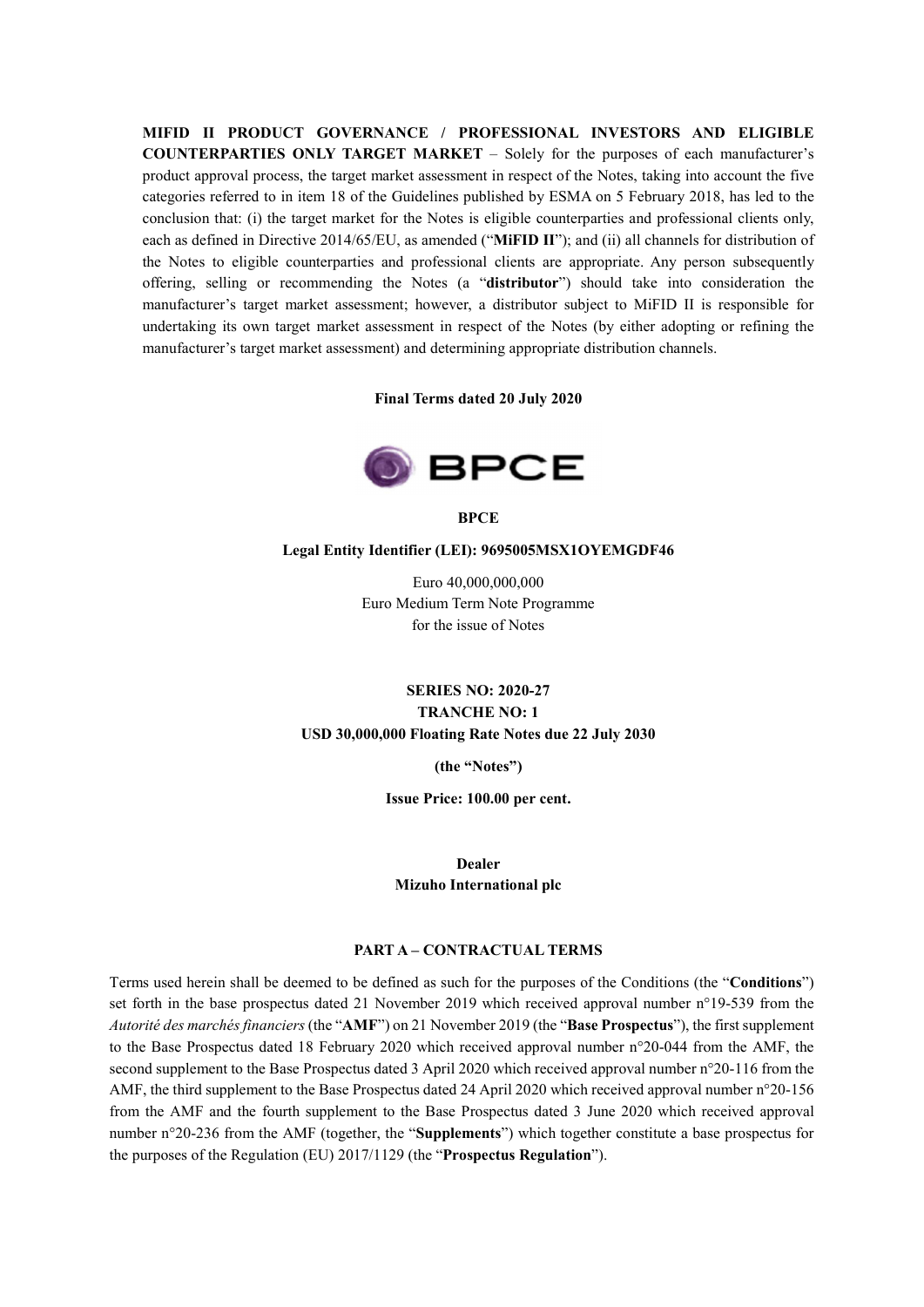This document constitutes the Final Terms of the Notes described herein for the purposes of the Prospectus Regulation and must be read in conjunction with such Base Prospectus in order to obtain all the relevant information. The Base Prospectus is available for viewing at the office of the Fiscal Agent or each of the Paying Agents and on the website of the AMF (www.amf-france.org) and copies may be obtained from BPCE, 50 avenue Pierre Mendès-France, 75013 Paris, France.

| 1  | Issuer:                                                                          | <b>BPCE</b>                                                                                                                                                                         |
|----|----------------------------------------------------------------------------------|-------------------------------------------------------------------------------------------------------------------------------------------------------------------------------------|
| 2  | Series Number:<br>(i)                                                            | 2020-27                                                                                                                                                                             |
|    | Tranche Number:<br>(ii)                                                          | $\mathbf{1}$                                                                                                                                                                        |
| 3  | Specified Currency or Currencies:                                                | United States Dollars ("USD")                                                                                                                                                       |
| 4  | Aggregate Nominal Amount:                                                        |                                                                                                                                                                                     |
|    | Series:<br>(i)                                                                   | USD 30,000,000                                                                                                                                                                      |
|    | Tranche:<br>(ii)                                                                 | USD 30,000,000                                                                                                                                                                      |
| 5  | <b>Issue Price:</b>                                                              | 100 per cent. of the Aggregate Nominal Amount                                                                                                                                       |
| 6  | Specified Denomination(s):                                                       | USD 1,000,000                                                                                                                                                                       |
| 7  | Issue Date:<br>(i)                                                               | 22 July 2020                                                                                                                                                                        |
|    | Interest Commencement Date:<br>(ii)                                              | <b>Issue Date</b>                                                                                                                                                                   |
| 8  | <b>Interest Basis:</b>                                                           | 3 month USD LIBOR +1.13 per cent. Floating<br>Rate                                                                                                                                  |
|    |                                                                                  | (further particulars specified below)                                                                                                                                               |
| 9  | Maturity Date:                                                                   | Interest Payment Date falling in or nearest to 22 July<br>2030                                                                                                                      |
| 10 | Redemption Basis:                                                                | Subject to any purchase and cancellation or early<br>redemption, the Notes will be redeemed on the<br>Maturity Date at 100 per cent. of their nominal<br>amount                     |
| 11 | Change of Interest Basis:                                                        | Not Applicable                                                                                                                                                                      |
| 12 | Put/Call Options:                                                                | Not Applicable                                                                                                                                                                      |
| 13 | Status of the Notes:<br>(i)                                                      | Senior Preferred Notes                                                                                                                                                              |
|    | Dates of the corporate authorisations<br>(ii)<br>for issuance of Notes obtained: | Decision of the Directoire of the Issuer dated 24<br>March 2020 and of Mr. Roland CHARBONNEL,<br>Director of Group Funding and Investor Relations<br>Department, dated 10 July 2020 |

#### PROVISIONS RELATING TO INTEREST (IF ANY) PAYABLE

|    | 14 Fixed Rate Note Provisions        | Not Applicable                                       |
|----|--------------------------------------|------------------------------------------------------|
| 15 | <b>Floating Rate Note Provisions</b> | Applicable                                           |
|    | Interest Period(s):<br>(1)           | The period beginning on (and including) the Interest |
|    |                                      | Commencement Date and ending on (but excluding)      |
|    |                                      | the First Specified Interest Payment Date and each   |

successive period beginning on (and including) a Specified Interest Payment Date and ending on (but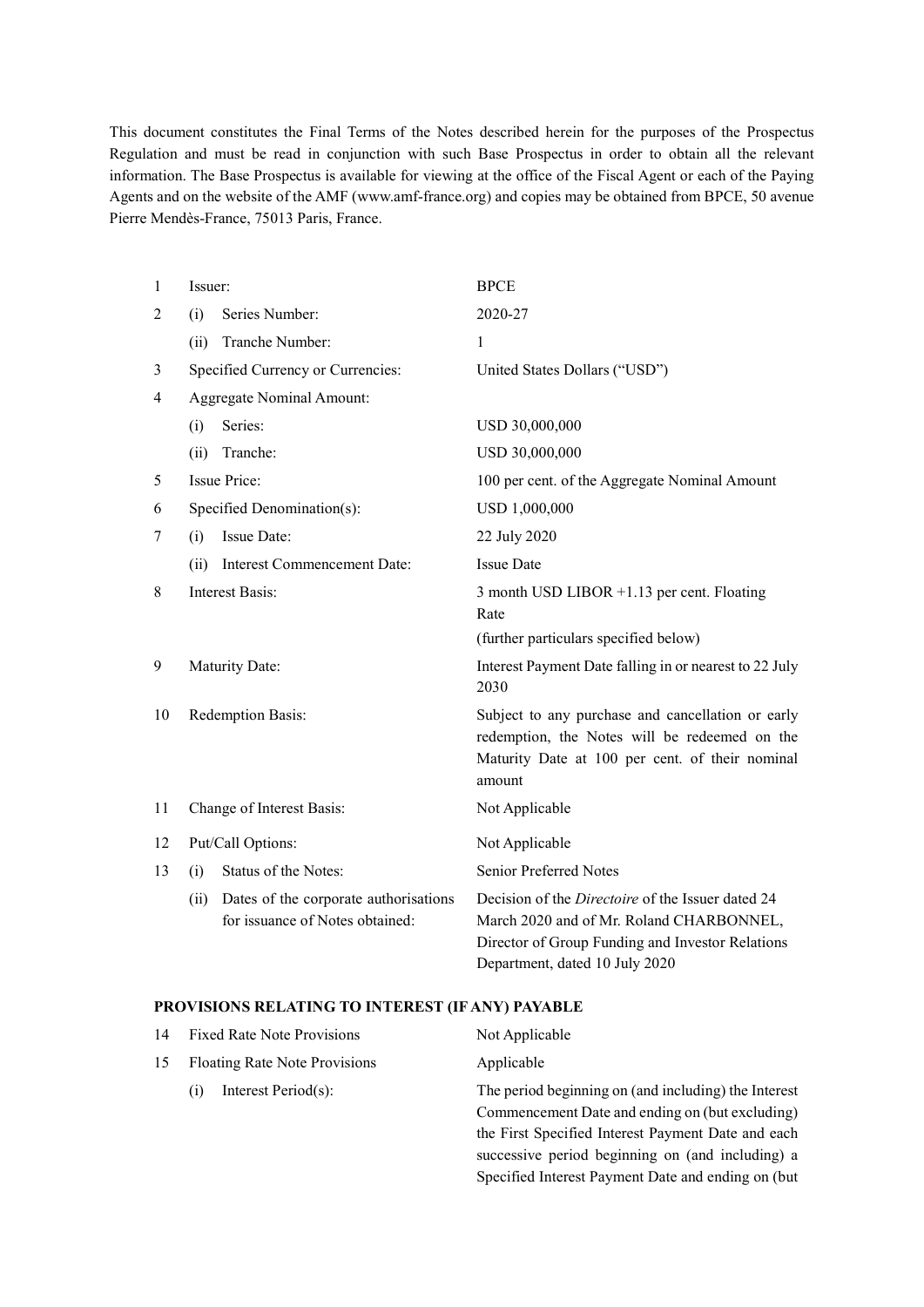|    |                                                                                                                                     | excluding) the next succeeding Specified Interest<br>Payment Date                                                                                           |
|----|-------------------------------------------------------------------------------------------------------------------------------------|-------------------------------------------------------------------------------------------------------------------------------------------------------------|
|    | Specified Interest Payment Dates:<br>(ii)                                                                                           | 22 January, 22 April, 22 July and 22 October in<br>each year, subject to adjustment in accordance with<br>the Business Day Convention set out in (iv) below |
|    | (iii) First Interest Payment Date:                                                                                                  | The Specified Interest Payment Date falling on or<br>nearest to 22 October 2020                                                                             |
|    | (iv) Business Day Convention:                                                                                                       | Modified Following Business Day Convention                                                                                                                  |
|    | Interest Period Date:<br>(v)                                                                                                        | Not Applicable                                                                                                                                              |
|    | (vi) Business Centre(s):                                                                                                            | London, New York and TARGET                                                                                                                                 |
|    | (vii) Manner in which the Rate(s) of<br>Interest is/are to be determined:                                                           | Screen Rate Determination                                                                                                                                   |
|    | (viii) Party responsible for calculating the<br>Rate(s) of Interest and/or Interest<br>Amount(s) (if not the Calculation<br>Agent): | Not Applicable                                                                                                                                              |
|    | (ix) Screen Rate Determination:                                                                                                     | Applicable                                                                                                                                                  |
|    | Reference Rate:                                                                                                                     | 3 months USD LIBOR                                                                                                                                          |
|    | <b>Interest Determination</b><br>Date:                                                                                              | Two (2) London Business Days prior to the first day<br>of each Interest Period                                                                              |
|    | Relevant Screen Page:                                                                                                               | Reuters Screen LIBOR01 Page                                                                                                                                 |
|    | Relevant Screen Page<br>Time                                                                                                        | 11:00am London time                                                                                                                                         |
|    | FBF Determination<br>(x)                                                                                                            | Not Applicable                                                                                                                                              |
|    | (xi) ISDA Determination:                                                                                                            | Not Applicable                                                                                                                                              |
|    | (xii)<br>Margin:                                                                                                                    | $+1.13$ per cent. <i>per annum</i>                                                                                                                          |
|    | (xiii)<br>Minimum Rate of Interest:                                                                                                 | 0.00 per cent. per annum                                                                                                                                    |
|    | (xiv)<br>Maximum Rate of Interest:                                                                                                  | Not applicable                                                                                                                                              |
|    | (xv)<br>Day Count Fraction:                                                                                                         | Actual/360 (Adjusted)                                                                                                                                       |
|    | Zero Coupon Note Provisions                                                                                                         | Not Applicable                                                                                                                                              |
| 16 | <b>Inflation Linked Interest Note Provisions</b>                                                                                    | Not Applicable                                                                                                                                              |
|    | <b>PROVISIONS RELATING TO REDEMPTION</b>                                                                                            |                                                                                                                                                             |
| 17 | Call Option                                                                                                                         | Not Applicable                                                                                                                                              |
| 18 | Put Option                                                                                                                          | Not Applicable                                                                                                                                              |
| 19 | MREL/TLAC Disqualification Event Call<br>Option:                                                                                    | Applicable                                                                                                                                                  |
| 20 | Final Redemption Amount of each Note                                                                                                | USD 1,000,000 per Note of USD 1,000,000                                                                                                                     |

Specified Denomination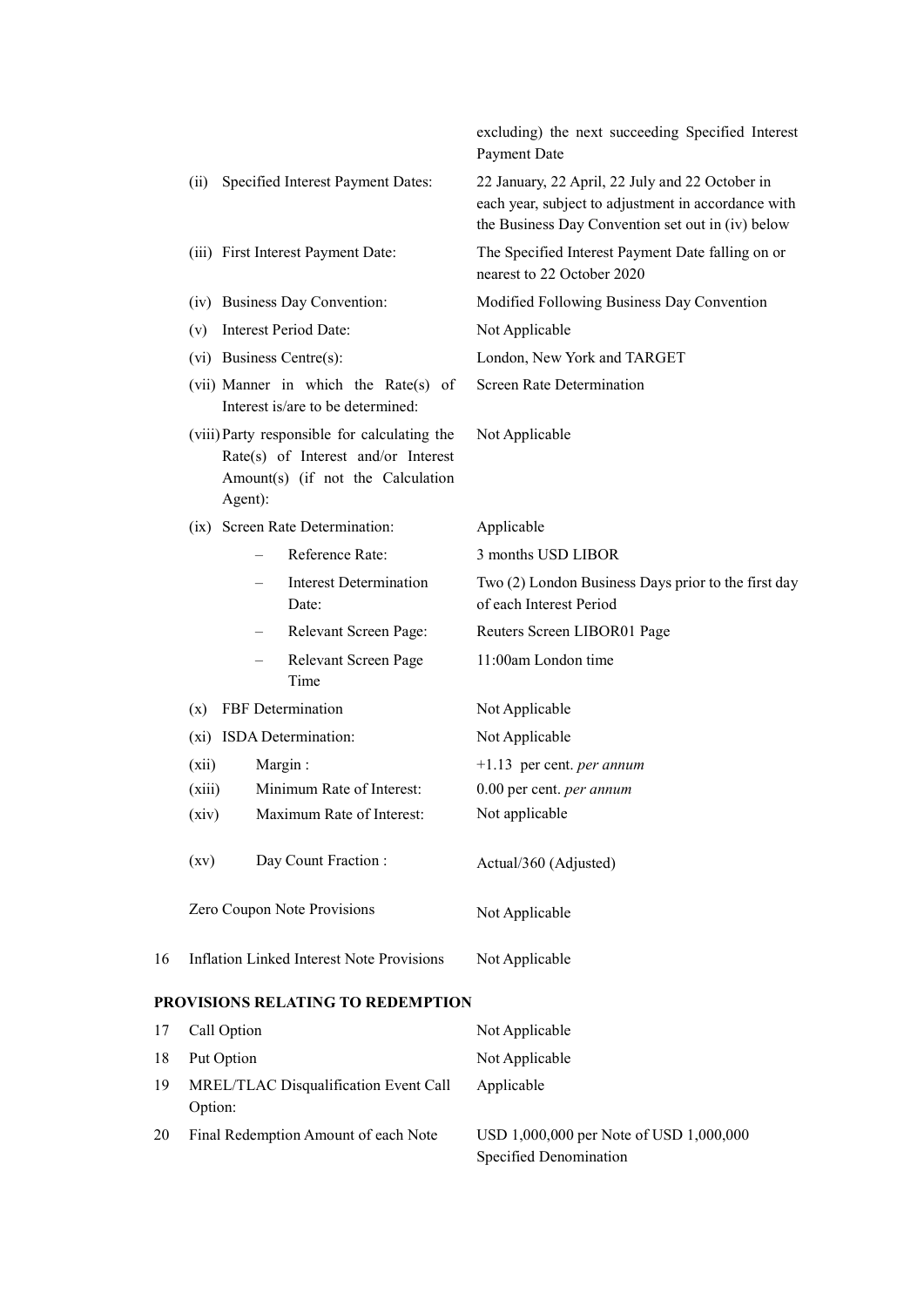- 21 Inflation Linked Notes Provisions relating to the Final Redemption Amount:
- 22 Early Redemption Amount
	- (i) Early Redemption Amount(s) of each Senior Note payable on redemption upon the occurrence of an MREL/TLAC Disqualification Event (Condition 6(g)), if applicable, a Withholding Tax Event (Condition 6(i)(i)), a Gross-Up Event (Condition 6(i)(ii)) or for Illegality (Condition 6(l)):
	- (ii) Early Redemption Amount(s) of each Subordinated Note payable on redemption upon the occurrence of a Capital Event (Condition 6(h), a Withholding Tax Event (Condition 6(i)(i), a Gross-Up Event (Condition  $6(i)(ii)$  or a Tax Deductibility Event (Condition 6(i)(iii)):
	- (iii) Redemption for taxation reasons permitted on days others than Interest Payment Dates (Condition 6(i)):
	- (iv) Unmatured Coupons to become void upon early redemption (Materialised Bearer Notes only) (Condition 7(f)):

#### GENERAL PROVISIONS APPLICABLE TO THE NOTES

| 23 | Form of Notes:                                                                                                          | Dematerialised Notes        |
|----|-------------------------------------------------------------------------------------------------------------------------|-----------------------------|
|    | Form of Dematerialised Notes:<br>(i)                                                                                    | Bearer form (au porteur)    |
|    | (ii)<br>Registration Agent:                                                                                             | Not Applicable              |
|    | Temporary Global Certificate:<br>(iii)                                                                                  | Not Applicable              |
|    | (iv) Applicable TEFRA exemption:                                                                                        | Not Applicable              |
| 24 | Financial Centre(s):                                                                                                    | London, New York and TARGET |
| 25 | Talons for future Coupons or Receipts to<br>be attached to Definitive Notes (and dates<br>on which such Talons mature): | Not Applicable              |
| 26 | Details relating to Instalment Notes:<br>amount of each instalment, date on which<br>each payment is to be made:        | Not Applicable              |
| 27 | Redenomination provisions:                                                                                              | Not Applicable              |
| 28 | Purchase in accordance with applicable<br>French laws and regulations:                                                  | Applicable                  |

USD 1,000,000 per Note of USD 1,000,000

Not Applicable

No

Not Applicable

Specified Denomination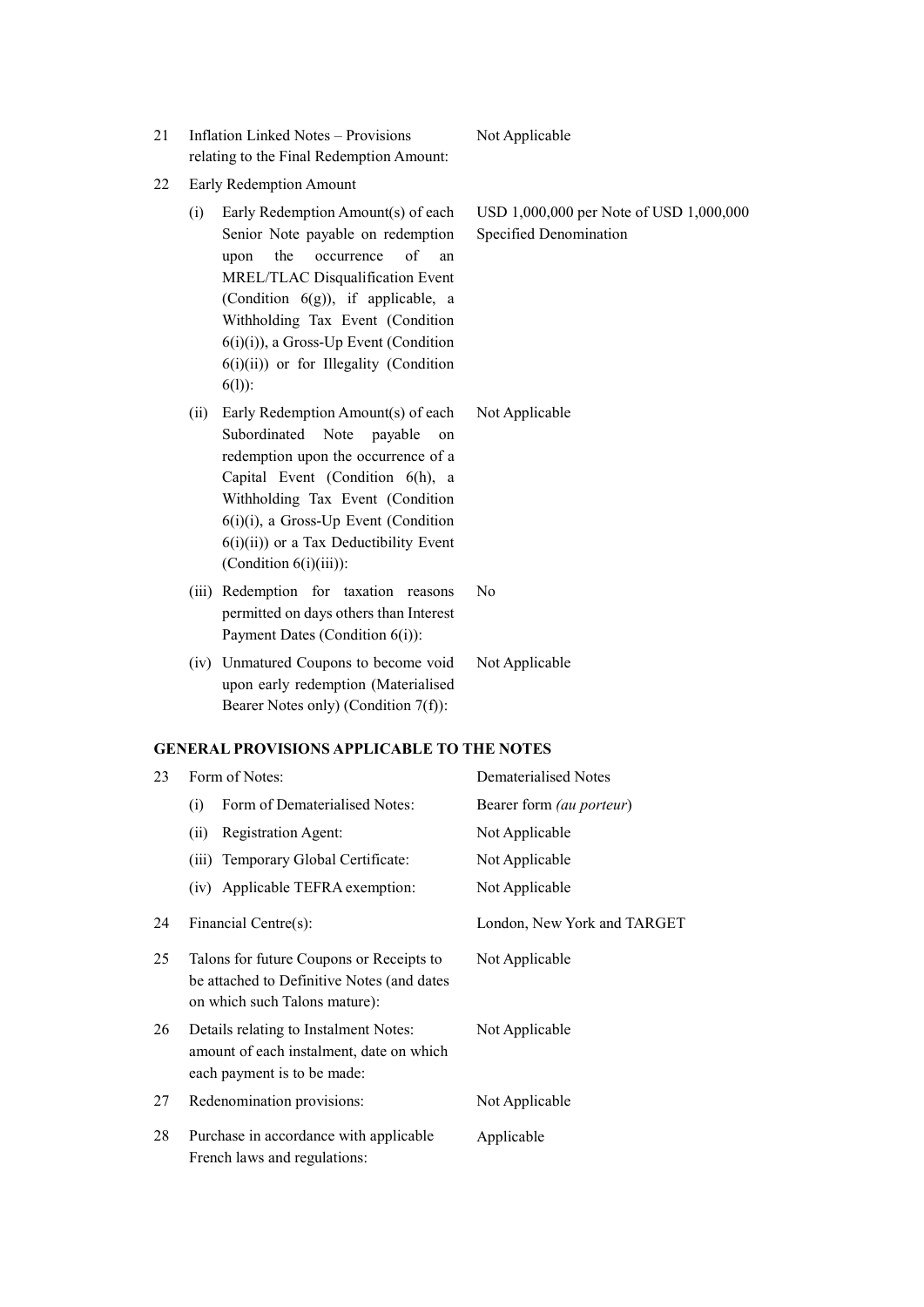| 29 | Consolidation provisions:                | Not Applicable                                                                                                                                                                                                                                                                                          |
|----|------------------------------------------|---------------------------------------------------------------------------------------------------------------------------------------------------------------------------------------------------------------------------------------------------------------------------------------------------------|
| 30 | Meeting and Voting Provisions (Condition | Contractual <i>Masse</i> shall apply                                                                                                                                                                                                                                                                    |
|    | $11$ :                                   | Name and address of the initial Representative:<br>As per Condition $11(c)$<br>Name and address of the alternate Representative:<br>As per Condition $11(c)$<br>The Representative will receive a remuneration of<br>EUR 2,000 (excluding VAT) per year so long as<br>any of the Notes are outstanding. |

## RESPONSIBILITY

The Issuer accepts responsibility for the information contained in these Final Terms

Signed on behalf of BPCE

Duly represented by:

Roland CHARBONNEL, Director of Group Funding and Investor Relations Department